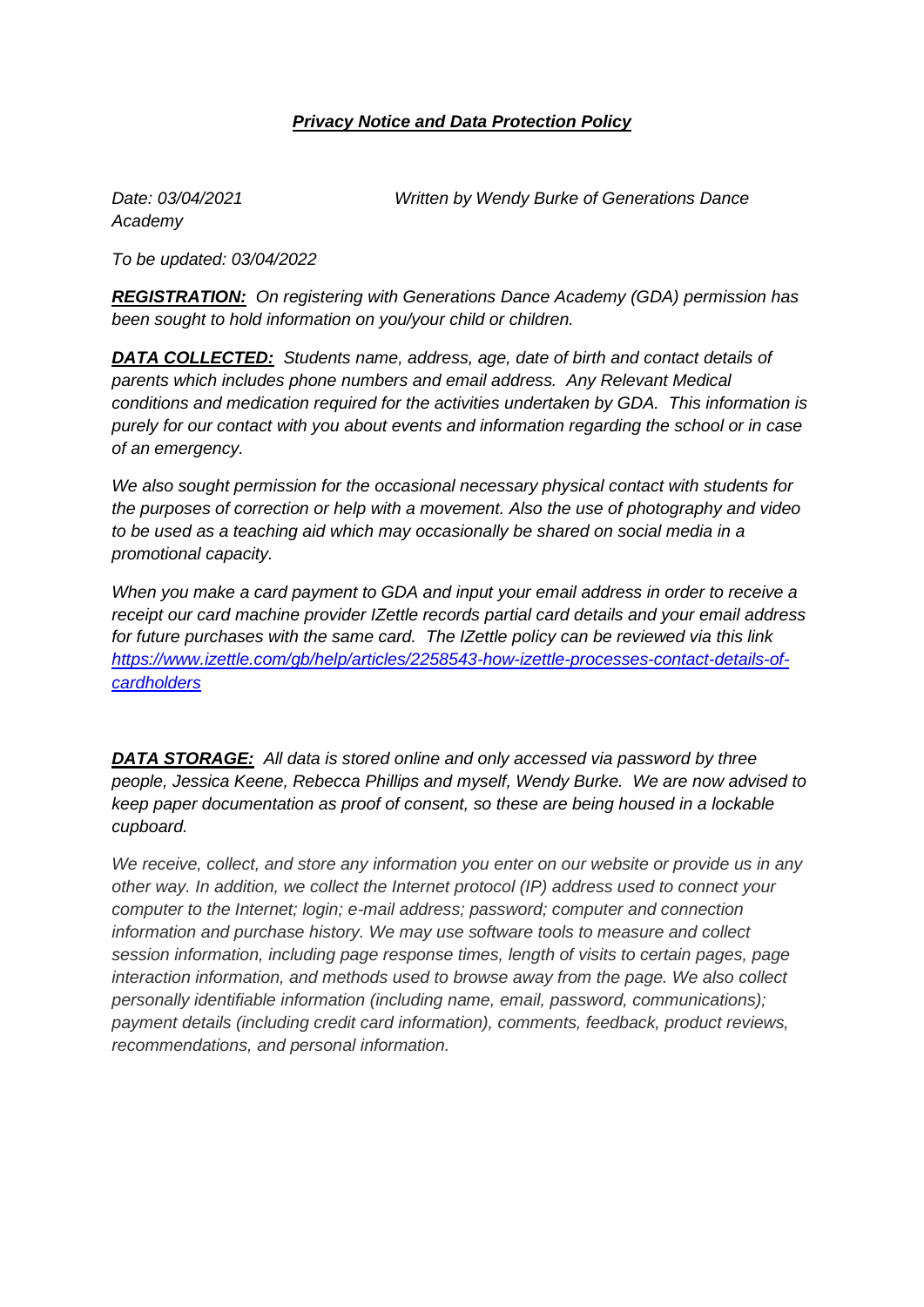*We collect Non-personal and Personal Information for the following purposes:*

- 1. *To provide and operate the Services.*
- 2. *To provide our Users with ongoing customer assistance and technical support.*
- 3. *To be able to contact our Visitors and Users with general or personalised service-related notices and promotional messages.*
- 4. *To comply with any applicable laws and regulations.*

*Our website is hosted on the Wix.com platform. Wix.com provides us with the online platform that allows us to sell our products and services to you. Your data may be stored through Wix.com's data storage, databases and the general Wix.com applications. They store your data on secure servers behind a firewall.*

*All direct payment gateways offered by Wix.com and used by our company adhere to the standards set by PCI-DSS as managed by the PCI Security Standards Council, which is a joint effort of brands like Visa, MasterCard, American Express and Discover. PCI-DSS requirements help ensure the secure handling of credit card information by our store and its service providers.*

*DATA SHARING: We only share data for the following reasons: -*

- *1 If you have given permission via an Exam Entry form for you/your child to take part in an exam session.*
- *2 If you have given permission in writing, usually via email, for your child to be entered into a competition as a Troupe or Ballet Company member.*

*For examinations we share the student's age, name, gender and ethnic background with the Royal Academy of Dance and The Imperial Society of Teachers of Dancing.*

*For Competitions we are not generally asked for anything more than students name and age. However very occasionally we are asked to put a contact email. If you do not wish us to give this, please inform us and the information will be withheld.*

*We may contact you to notify you regarding your account, to troubleshoot problems with your account, to resolve a dispute, to collect fees or monies owed, to poll your opinions through surveys or questionnaires, to send updates about our company, or as otherwise necessary to contact you to enforce our User Agreement, applicable national laws, and any agreement we may have with you. For these purposes we may contact you via email, telephone, text messages, and postal mail.*

*If you no longer attend classes and do not wish us process your data anymore, please unsubscribe at the bottom of our information emails, contact us at studio@gda.dance or send us mail to: 10 Orchard Lane, Huntingdon, Cambs, PE29 3QT.*

*Once we have received notification, we can shred the paper registration and consent form handed in by yourself when you joined the school.*